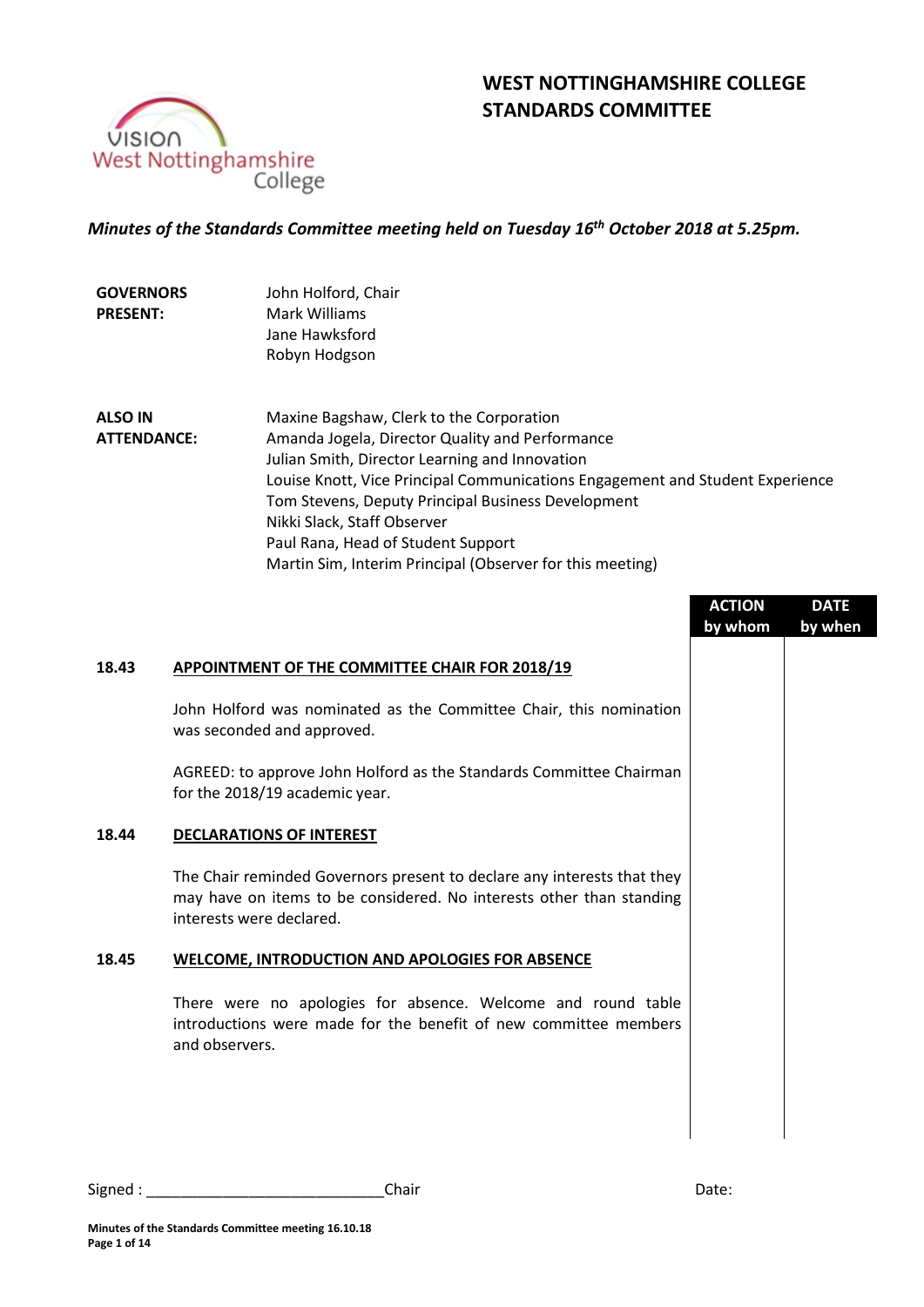|                                                                 | MINUTES OF THE MEETING HELD ON 14TH JUNE 2018                                                                                                                                                                                                                                                                                                                                                                                                                                                                                                                                                                                                                                                                                                                                                                                                                                                                                                                                                                                                                                                                                                                                                                                                                                                                                                                                                     |        |           |
|-----------------------------------------------------------------|---------------------------------------------------------------------------------------------------------------------------------------------------------------------------------------------------------------------------------------------------------------------------------------------------------------------------------------------------------------------------------------------------------------------------------------------------------------------------------------------------------------------------------------------------------------------------------------------------------------------------------------------------------------------------------------------------------------------------------------------------------------------------------------------------------------------------------------------------------------------------------------------------------------------------------------------------------------------------------------------------------------------------------------------------------------------------------------------------------------------------------------------------------------------------------------------------------------------------------------------------------------------------------------------------------------------------------------------------------------------------------------------------|--------|-----------|
|                                                                 | The minutes were reviewed and it was agreed that they were an<br>accurate record of discussions.                                                                                                                                                                                                                                                                                                                                                                                                                                                                                                                                                                                                                                                                                                                                                                                                                                                                                                                                                                                                                                                                                                                                                                                                                                                                                                  |        |           |
|                                                                 | AGREED: to approve the minutes of the meeting held on 14 <sup>th</sup> June 2018.                                                                                                                                                                                                                                                                                                                                                                                                                                                                                                                                                                                                                                                                                                                                                                                                                                                                                                                                                                                                                                                                                                                                                                                                                                                                                                                 |        |           |
|                                                                 | <b>ACTIONS AND MATTERS ARISING FROM THE MINUTES</b>                                                                                                                                                                                                                                                                                                                                                                                                                                                                                                                                                                                                                                                                                                                                                                                                                                                                                                                                                                                                                                                                                                                                                                                                                                                                                                                                               |        |           |
| ٠<br>$\bullet$                                                  | There were a number of items considered:<br>Page $5$ - the registers report has been provided to the<br>committee Chairman<br>Page $5 - it$ was explained that the 'tigger' moment is equivalent<br>to a 'lightbulb' moment<br>Page 7 - the AEB breakdown requested is still outstanding. It was<br>agreed that this would be circulated by the Deputy Principal<br>outside the meeting. Line 5 of the APR - the Clerk advised that<br>this information has still not been provided to her by the Head of<br>HE, it was agreed that she would follow up outside the meeting.                                                                                                                                                                                                                                                                                                                                                                                                                                                                                                                                                                                                                                                                                                                                                                                                                      | DP: BD | Oct. 2018 |
|                                                                 | AGREED: to note the content of the update provided.                                                                                                                                                                                                                                                                                                                                                                                                                                                                                                                                                                                                                                                                                                                                                                                                                                                                                                                                                                                                                                                                                                                                                                                                                                                                                                                                               |        |           |
|                                                                 | <b>16-19 STUDY PROGRAMME PROGRESS UPDATE</b>                                                                                                                                                                                                                                                                                                                                                                                                                                                                                                                                                                                                                                                                                                                                                                                                                                                                                                                                                                                                                                                                                                                                                                                                                                                                                                                                                      |        |           |
| ٠<br>$\bullet$<br>٠<br>$\bullet$<br>$\bullet$<br>٠<br>$\bullet$ | The Director of Learning and Innovation introduced his detailed report<br>and a number of key matters were noted:<br>The report provides an update on the 17/18 academic year. It is<br>a data snapshot as at the end of June which is where the College<br>finished for the year.<br>Study programme 16-19 retention is at 92.4% which is an<br>increase of 1.7% on 16/17<br>Adult learner retention is at 91.3% overall, which is an increase<br>of 1.5% on 16/17<br>Overall study programme achievement rate has improved from<br>82.5% to 87.3% (as at 2 <sup>nd</sup> October 2018)<br>The progress against starting point for A2 learners is 58% which<br>is an 8% increase from 16/17<br>The A2 subjects, where learners made the most progress against<br>their minimum target grades, are Art & Design (83.3%), Business<br>(75%), Film Studies (100%), Law (81%)<br>The best performing A2 subjects with the highest volume of<br>learners are Law (81%), History (62.5%), Biology (57.6% which is<br>an increase of 14%), Maths (50%) and Psychology (50%)<br>The progress against starting point for AS learners is 55% which<br>is a 5% decline from 16/17<br>A Level pass rates improved to 100% this year compared to<br>98.7% and is 2.4% above this year's national pass rate pf 97.6%.<br>High grade performance remains high with 42.3% of outcomes at<br>A2 being A*-B grade. |        |           |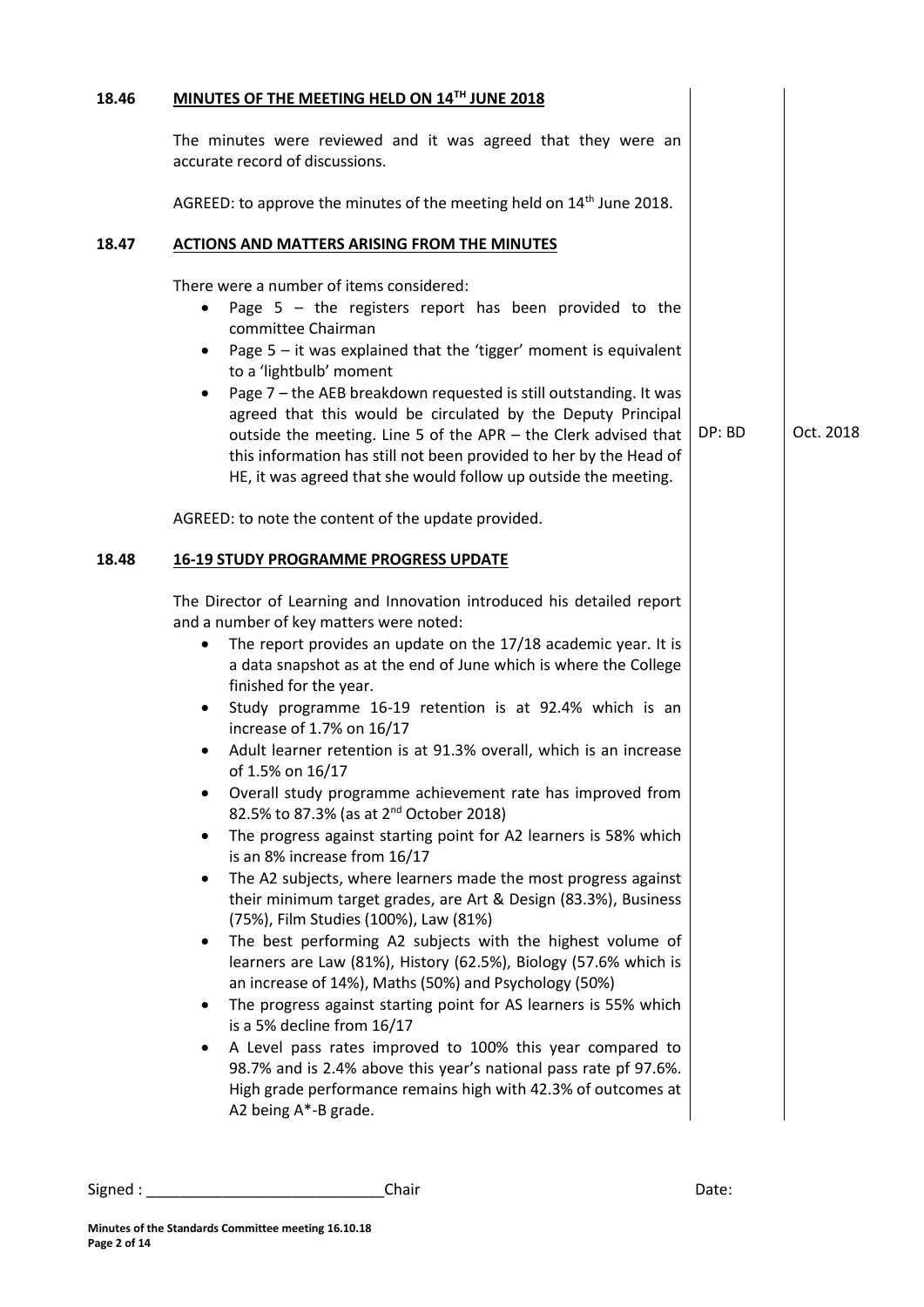- Progress position in relation to applied general, technical study courses and technical Level courses is an internal measure so far, but in all areas there is a slight improvement.
- GCSEs overall pass rate of 94.7% is a 2.3% increase on last year
- 26% of learners made positive progress against their starting point in English which is 12% increase on the previous year.
- 13.7% of learners made progress against their starting points in Maths which is a 4.5% increase on the previous year.
- Work experience placements have increased from 84% to 85% (full detail of work placements secured is given on page 6 of the report)

In terms of general discussion the Committee were advised that A2 progress value added is very good, however there is more to do in terms of the AS results as the outcomes for learners are not such a positive picture. It was explained that the Colleges internal targets for progress are that 100% of students achieve at or above target, clearly there is more work needed to support AS learners.

The Committee questioned whether the Colleges predictions, when compared with the outcomes were accurate. It was explained that, in terms of A Levels, the results were very accurate. In relation to Maths and English GCSEs the results were a little bit lower than expected and therefore there is more to do in terms of forecast accuracy. The view is that this is more to do with the way that predictions are being measured rather than any failure to support the learners. There are lessons to be learned in terms of the AS position as a decline was not anticipated. As a general observation, college wide stretch and challenge can be improved.

In relation to the table provided at section 3.2.3 the Committee questioned whether there is comparator data available from other Colleges locally and nationally. It was confirmed that this data is not yet available but it is expected that the College position will be very comparable. In terms of the data provided it is retention and progress which are the key elements. It was confirmed that final data, including comparator information, will be available in January 2019.

The Committee went on to discuss work experience and reviewed the table at 5.2. They were advised that the quality of work placements for 17/18 have all been reviewed with some changes planned for 18/19 to ensure that all placements meet the expected criteria. In reviewing the data available it was acknowledged that in some areas it is harder to secure placements than others, for example visual performing arts and design, public services and motor vehicle whereas there are other areas where 100% work placements have been secured.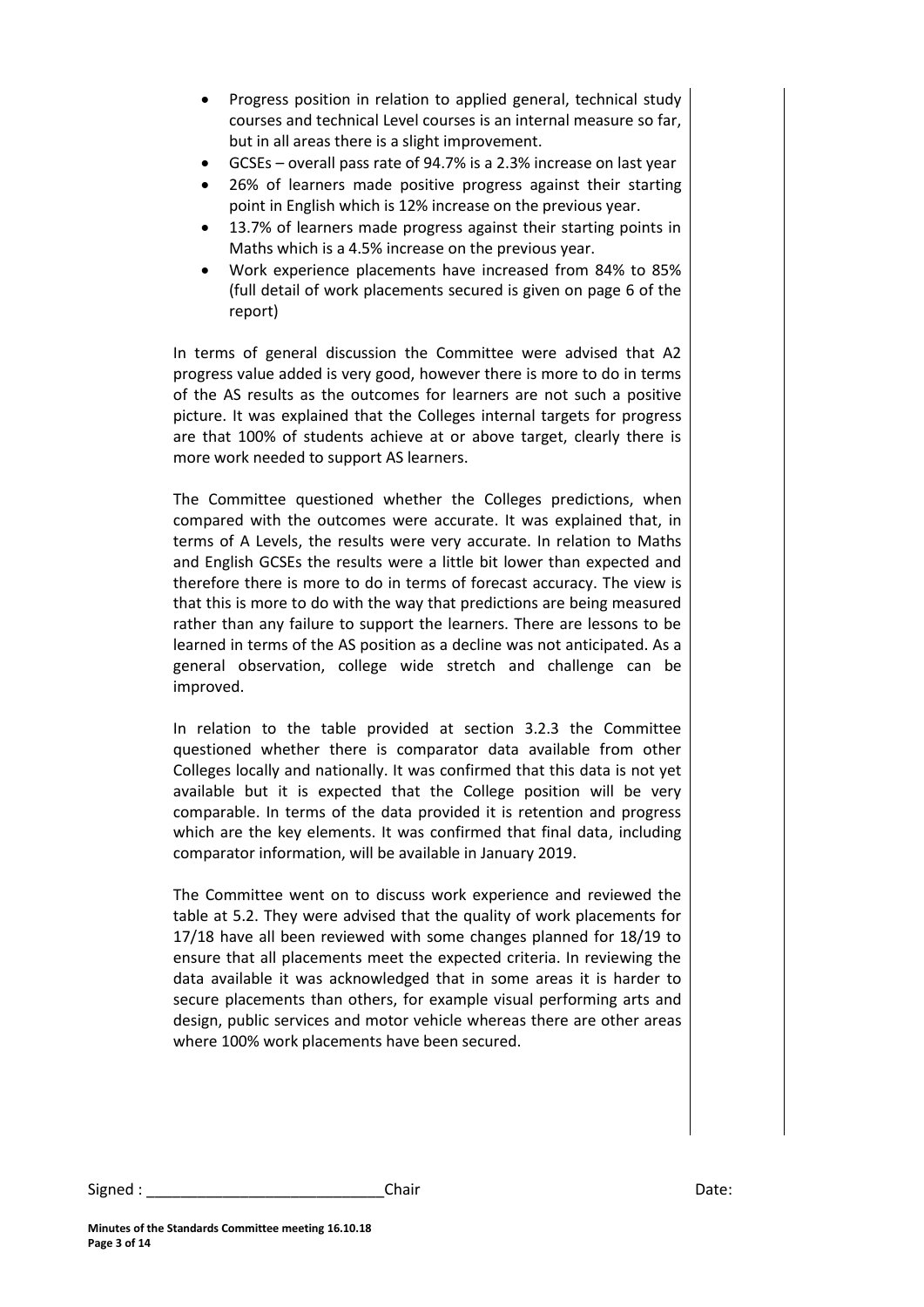The Committee were reminded that the college has secured funding via the work placement capacity fund in preparation for the increase in work placement requirement for the new T Levels which start in 2020. There will be 120 learners on placements for more than 45 days in a number of subject areas including Child Care, Engineering and Motor Vehicle, Construction IT and Media.

AGREED: to note the content of the update provided.

#### **18.49 OFFICE FOR STUDENTS DOCUMENTATION**

The Director of Learning and Innovation introduced this report and confirmed that there are a number of policy changes required following feedback from the OFS as part of the colleges registration process. He asked that the content of the update be noted and also invited the committee to consider and agree a number of updated policies to ensure that the College is compliant with OFS expectations. It was agreed to take the updated policies on an individual basis.

1) Academic Freedom Policy

The Committee reviewed this and there were two suggested changes

- The Committee felt that it would be useful to include the UNESCO statement regarding HE personnel staff freedoms. It was agreed that the Chair would provide a link to this.
- In terms of the 'obligations' referred to under the Education (2) Act 1986 and other associated legislation the Committee felt that it would be useful within the Policy to spell out more clearly what these obligations are.

 $\bullet$ 

AGREED Subject to the changes requested at the meeting the Committee were happy to approve the Academic Freedom Policy.

2) Procedure for the Closure, Suspension or Change to Higher Education Programmes 2018/19

The Committee questioned whether the Higher Education Academic Standards Committee was a group different to the Standards Committee which is a subcommittee to the Board. It was explained that the Higher Education Academic Standards Committee is an internal Committee made up of staff. The question from the Committee is whether a referral to close a course should come to the Standards Committee. It was agreed that this would be appropriate but there were concerns regarding decisions needing to be made in between scheduled meetings. It was agreed that proposals to close a course will come to the Standards Committee and that decisions will be made electronically in between planned meetings if required.

AGREED Subject to this one additional step it was agreed to approve the procedure for the closure, suspension or change to the Higher Education Programmes 2018/19.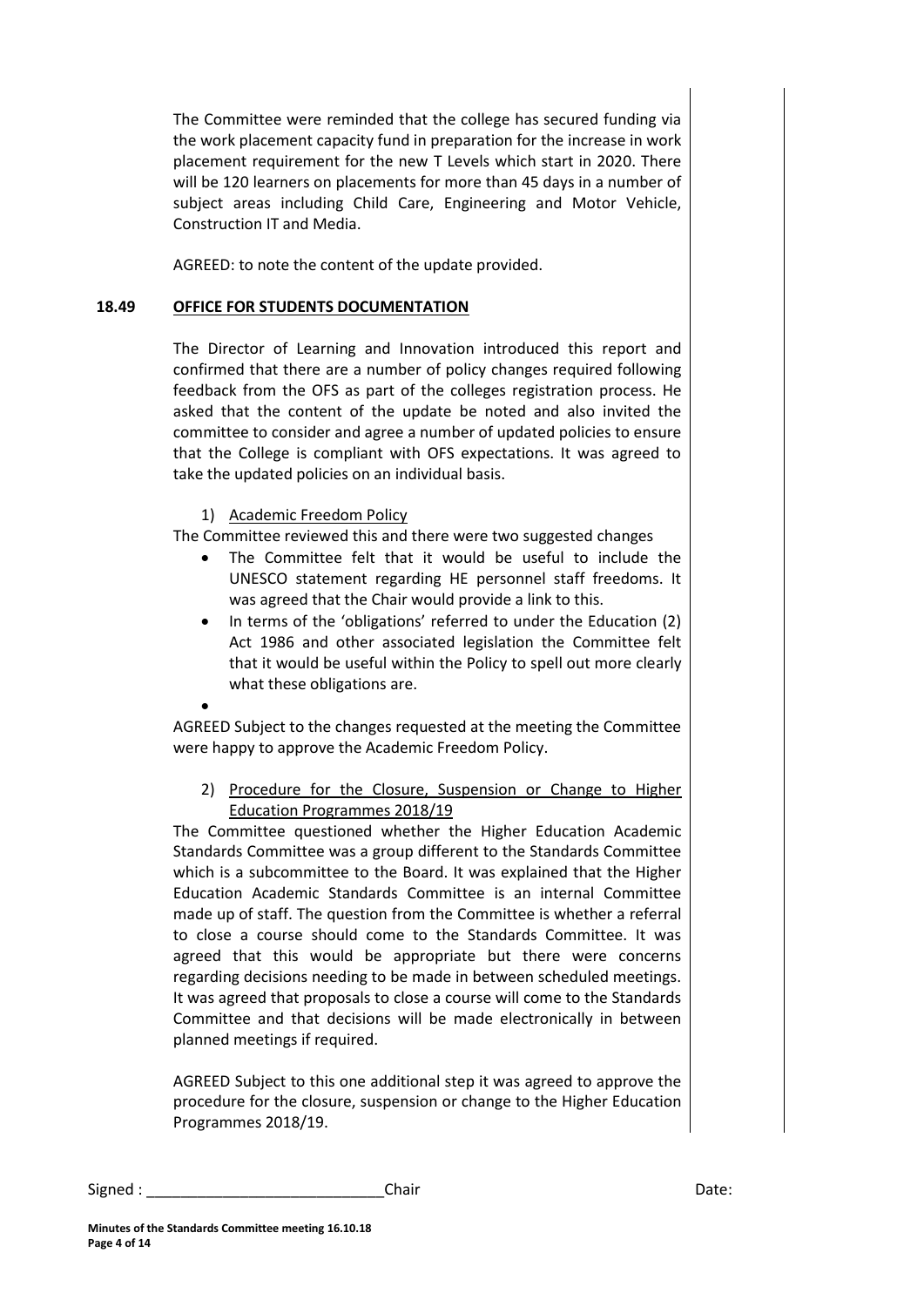|       | 3) Refunds and Compensation Policy Higher Education 2018/19<br>The Committee were reminded that the Board has already approved a<br>general refunds policy, however what is presented here is specific to HE.<br>An example was given in relation to when compensation may be<br>available to HE students which should be compared with FE, when in the<br>same situation students would not be entitled to compensation. Whilst<br>happy to agree the policy as presented it was commented that the<br>different approach between HE and FE may need to be presented as part<br>of the general Fees Policy update which is undertaken on an annual<br>basis. |        |          |
|-------|---------------------------------------------------------------------------------------------------------------------------------------------------------------------------------------------------------------------------------------------------------------------------------------------------------------------------------------------------------------------------------------------------------------------------------------------------------------------------------------------------------------------------------------------------------------------------------------------------------------------------------------------------------------|--------|----------|
|       | AGREED: to approve the Refunds and Compensation Policy Higher<br>Education 2018/19.                                                                                                                                                                                                                                                                                                                                                                                                                                                                                                                                                                           |        |          |
|       | 4) Student Protection Plan for 2018/19<br>The Committee were happy to approve as presented with no updates or<br>changes.                                                                                                                                                                                                                                                                                                                                                                                                                                                                                                                                     |        |          |
| 18.50 | <b>APPRENTICESHIPS</b>                                                                                                                                                                                                                                                                                                                                                                                                                                                                                                                                                                                                                                        |        |          |
|       | The Committee noted that this report had only been circulated on the<br>15 <sup>th</sup> October and therefore prior to this meeting there has been<br>insufficient time to review in detail. Because of this, and because of<br>general Board concerns regarding the apprenticeship programme, it was<br>agreed that a copy of this report, together with the period 14 data<br>update would be presented to the full Board at its meeting on 25 <sup>th</sup><br>October 2018.                                                                                                                                                                              | DP: BD | 25.10.18 |
|       | In considering an overview of the information provided the Committee<br>discussed table 1 section 4 which summarises the overall achievement<br>rates for all ages. It was confirmed that overall achievement rates at<br>period 13 are 65% which is -6% down on the same point last year and 2%<br>below the current national rate of 67%. Overall can be broken down as<br>16-18 61%<br>19-23 67%<br>$24 + 67%$                                                                                                                                                                                                                                             |        |          |
|       | The Committees attention was specifically drawn to section 4.3 which<br>summarises the high level of subcontractor activity which is contributing<br>to the data. Subcontractor provision is 86.38%, direct delivery 4.2% and<br>Vision Business 9.42%.                                                                                                                                                                                                                                                                                                                                                                                                       |        |          |
|       | It was reiterated again that subcontracted activity this year has been a<br>huge challenge as the programme is on run off, with most of the existing<br>subcontractors not expecting to be working with the College beyond July<br>2019 and therefore the business relationship has changed.                                                                                                                                                                                                                                                                                                                                                                  |        |          |
|       |                                                                                                                                                                                                                                                                                                                                                                                                                                                                                                                                                                                                                                                               |        |          |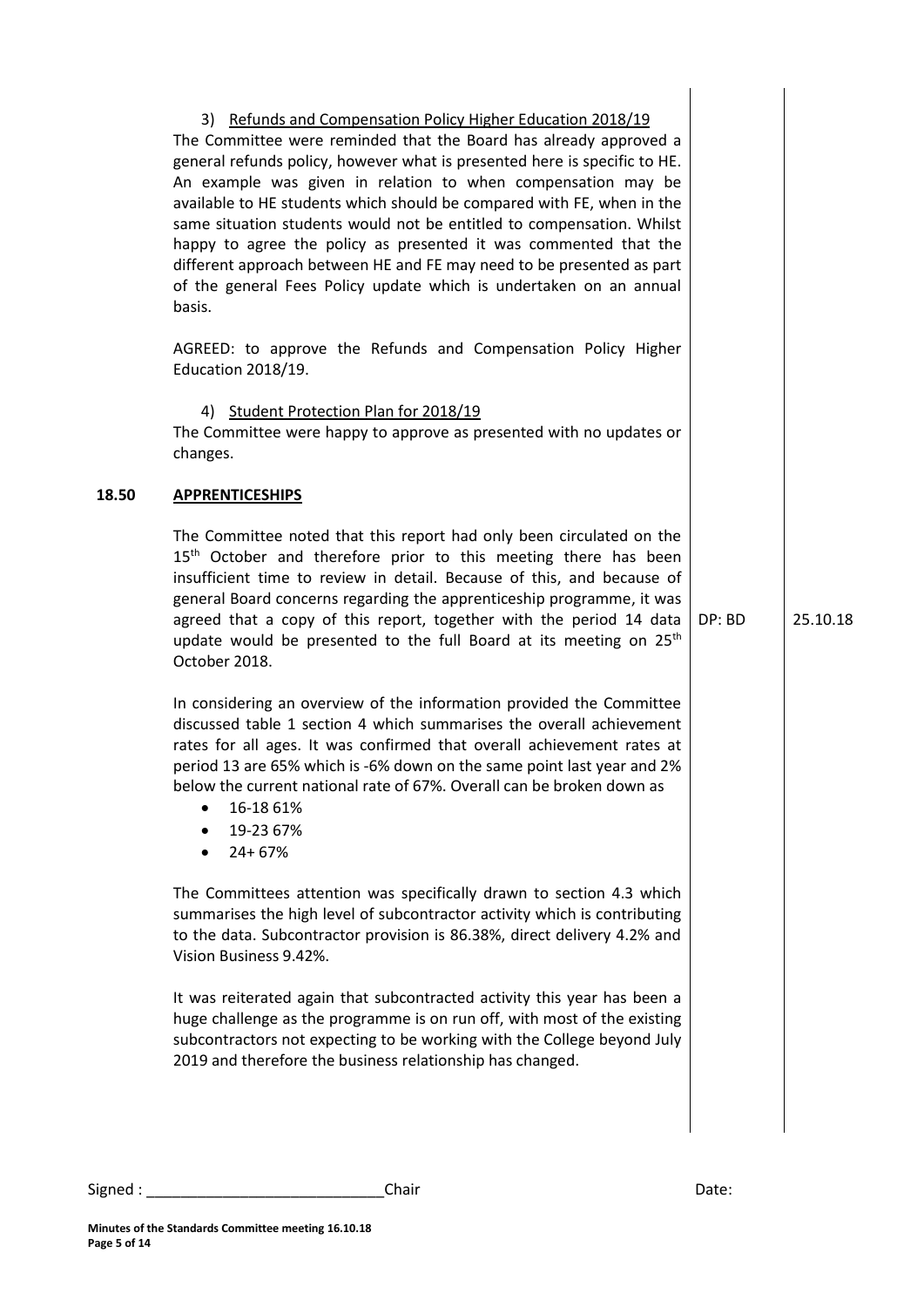It was explained that recently this has resulted in a number of subcontractors declaring that they wish to withdraw their learners from the College. This includes London Hairdressing Apprenticeship Academy and Integrity who provide IT training and have been bought out by Learning Curve who wish to train their learners under their own contract with the ESFA. Both of these subcontractors will effect College data for 17/18 and 18/19 as they run out. In addition it has been reported to the Corporation Board that two subcontractors, Capital 4 training with 278 learners on programme and SIDDHI Training with 272 learners on programme are under very close review with a risk of a significant number of learner withdrawals unless the College can be satisfied that there is a plan in place to roll the learners forward in to 18/19 or is able to take direct control of the learners from the subcontractor. It was explained that the College is in dialogue with the ESFA to ascertain whether there is any way of mitigating the impact of these withdrawals on college data, as the actions taken by subcontractors are outside of the college's control.

It was explained that the College data is now very close to the minimum standards of performance and that, should any of the apprenticeship standards fall below 62%, then the totality of provision delivered is reviewed and if more than 40% of the cohort is below the minimum standard then this would bring the College in to scope for intervention and an Ofsted inspection. This was discussed as a high risk at this time.

The Committees attention was drawn to the detailed table in section 4.13 which details all of the contractor results as at period 13. Period 14 closes down this Thursday and it was confirmed that the data team are working very hard to finalise the College position, although there is a concern that the data will deteriorate. It was agreed that the period 14 update would be provided to the Board next week.

In considering the table, a challenge from the Committee was that overall and timely achievement appears to be very varied as between the subcontractors. They questioned how much of the variation is as a consequence of data collection as opposed to poor performance. It was explained that there has been a deterioration in the 17/18 year as the College has lost its ability to influence (either through stick or carrot) contractor activity and also any historic issues are now becoming evident as both subcontractors and the College close down the whole programme. An update was provided in terms of the expected rollovers in to 18/19. There are two partners who are of particular concern and given the high number of learners for each (200+) if the data position cannot be improved then this will have a further impact. It was reiterated that the College data is very close to the minimum standard numbers and therefore this is a risk. It was confirmed that by the Board meeting on 25<sup>th</sup> October the College will know whether the data has put the College in scope for an Ofsted inspection.

 $DP BD$  25<sup>th</sup> Oct. 2018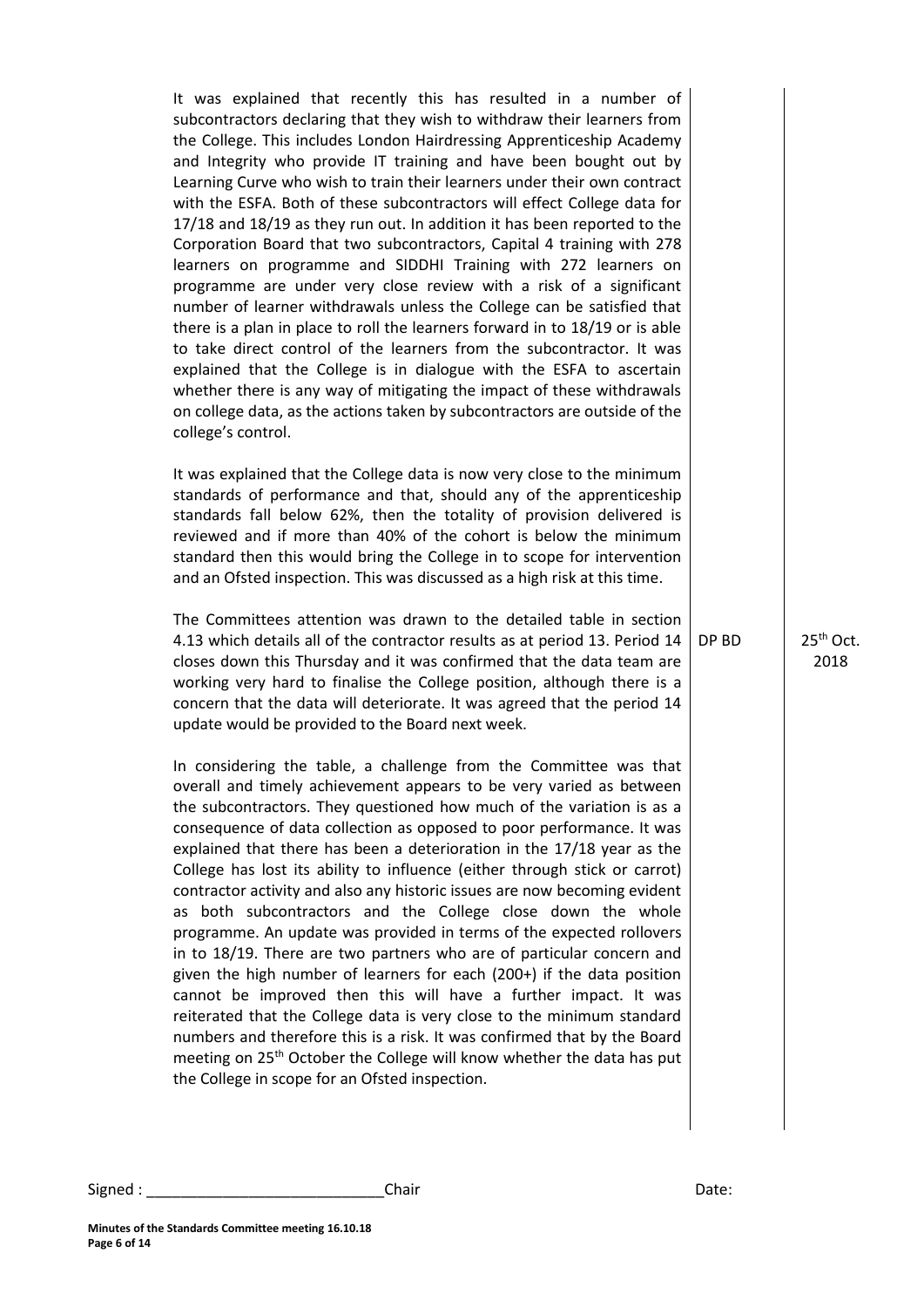The Committee questioned whether there were any implications for the future. They were advised that the figures are published nationally in March each year and that this may influence whether employers choose the College as a partner. The Committee were reminded that the College strategy is to increase the level of direct delivery going forward and that subcontracting activity will disappear.

The Committee questioned whether the performance of direct delivery is better than that for subcontractors. It was explained that direct delivery rates are not where the College needs them to be and that the issue is not simply subcontractors. The view expressed was that there needs to be a double edged strategy, the first part of which is a defence in terms of direct delivery progress in year. This needs to be a focus as it will be of significant concern to Ofsted. The Colleges position is circa 67% whereas Ofsted would be expecting to see 80-82%. Sitting alongside this there needs to be a clear explanation as to the negative impact of subcontractor run-off activity, although this is likely to be a national challenge and therefore may impact upon the national rates. It was explained that there have been some historic national issues in relation to apprenticeship provision which are negatively impacting upon the data and the College is now feeling this. In terms of direct delivery, one area of particular concern brought to the Committees attention was Business and Management.

The Committee questioned whether there were any similar issues picked up at the last Ofsted inspection. It was explained that there weren't and that this was because at the previous point in time the results were bolstered by some high volumes from very good quality subcontractors. Over time the high performing subcontractors have moved to direct delivery early and the College is now seeing the performance of some subcontractors and its own direct delivery position coming in to much sharper focus.

The challenge from the Committee was whether or not the College has the systems and processes in place to show detailed analysis and actions taken and to be taken. Assurance was given that this can be evidenced and that there are detailed action plans in place to bring about improvements required.

AGREED: to note the content of the update provided.

#### **18.51 QUALITY OF TEACHING, LEARNING, TRAINING & ASSESSMENT**

The Director of Quality and Performance introduced this detailed report and reminded the Committee that the data presented relates to the 17/18 position and that practices have now moved on since then, particularly the fact that graded observations are not planned for 18/19. Key matters brought to members attention were:

 74.1% of individual learning walks were completed against a target of 100%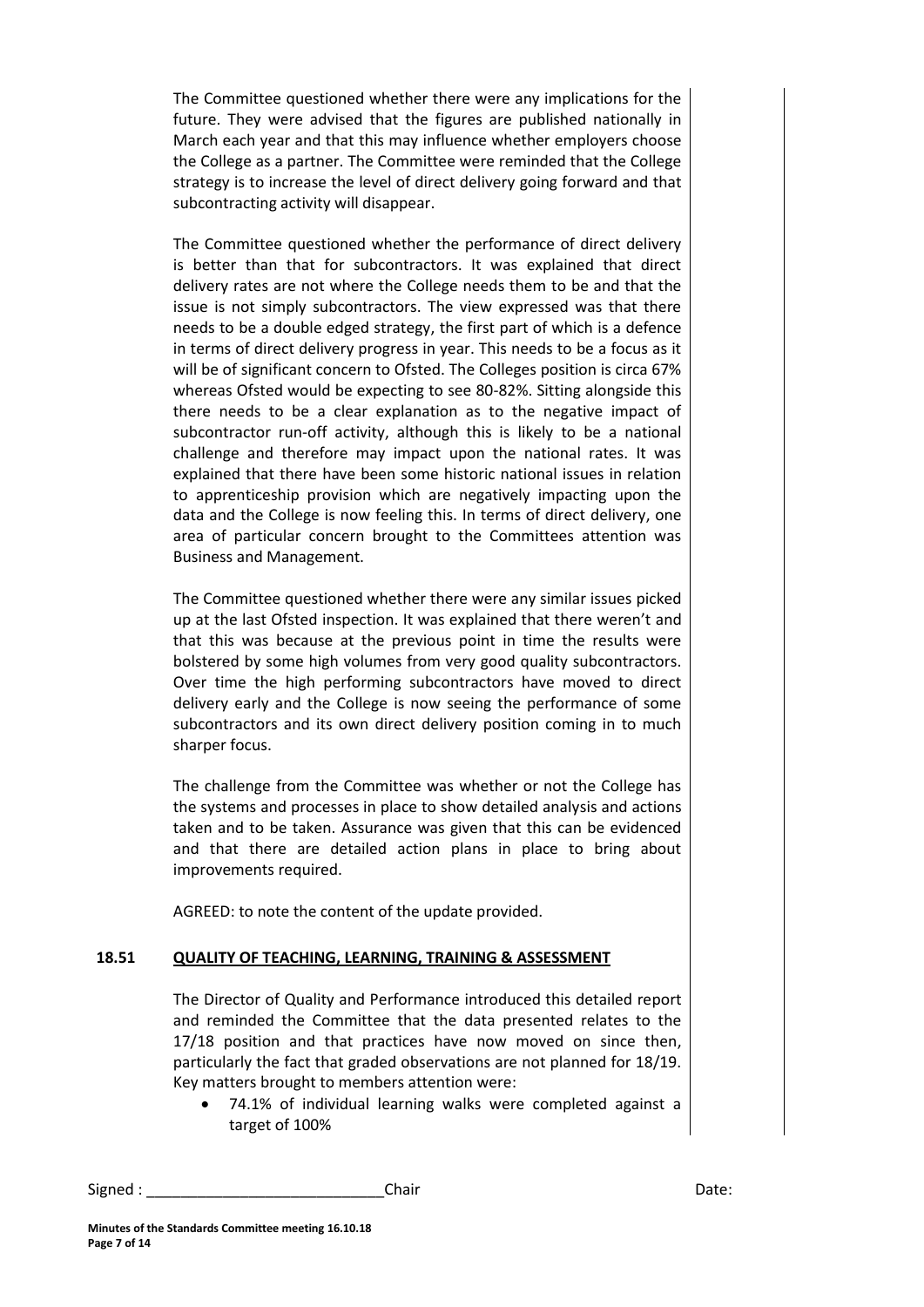|       | 36.2% of learning walks were completed within Vision Business<br>٠<br>provision<br>areas for improvement were identified and action plans put in<br>٠<br>place to ensure that students receive a consistently high quality<br>learning experience<br>there were 1091 occurrences of delivery staff accessing training<br>٠<br>workshops in 17/18 delivered by QTLP<br>there were 210 staff that have accessed individualised coaching<br>$\bullet$<br>in relation to subcontract provision the quality team continue to<br>٠<br>carry out graded observations as these were considered as high<br>risk areas. In 17/18 75% of sessions were graded good or better<br>(at $1st$ observation). There were 161 instances of subcontractor<br>provider staff having accessed various forms of training.                                                                                                                                   |                 |                               |
|-------|---------------------------------------------------------------------------------------------------------------------------------------------------------------------------------------------------------------------------------------------------------------------------------------------------------------------------------------------------------------------------------------------------------------------------------------------------------------------------------------------------------------------------------------------------------------------------------------------------------------------------------------------------------------------------------------------------------------------------------------------------------------------------------------------------------------------------------------------------------------------------------------------------------------------------------------|-----------------|-------------------------------|
|       | She advised that QARs are currently taking place and the focus areas so<br>far for this academic year are Maths and English and the tutorial<br>structure. In terms of apprenticeship delivery there is ongoing coaching<br>and support available. It was explained that the college has seen<br>significant changes to its systems this year and therefore there is a lot of<br>staff training taking place on the proper use of these systems.                                                                                                                                                                                                                                                                                                                                                                                                                                                                                      |                 |                               |
|       | An update was provided in relation to the investigation being conducted<br>by the Head of Quality and Performance at the request of City & Guilds.<br>City & Guilds have agreed to carry out EQA activity at the employers<br>premises where learners are still employed to verify competence. There<br>are 32 learners in total impacted and of this two employers are fully<br>engaged relating to 24 students. There is one employer with 8 learners<br>who is not responding. A suggestion from the Committee, in relation to<br>the employer who is not responding, is to go through Network Rail as<br>they will have legal obligations in terms of their contract with Network<br>Rail. The Committee were advised that the conclusion of this<br>investigation is expected on Friday of this week and it was therefore<br>agreed that an update would be provided to the Board at its meeting on<br>25 <sup>th</sup> October. | Director<br>Q&P | 25 <sup>th</sup> Oct.<br>2018 |
|       | AGREED: to note the content of the update provided.                                                                                                                                                                                                                                                                                                                                                                                                                                                                                                                                                                                                                                                                                                                                                                                                                                                                                   |                 |                               |
| 18.52 | <b>CAREERS EDUCATION, INFORMATION AND GUIDANCE (CEIG)</b>                                                                                                                                                                                                                                                                                                                                                                                                                                                                                                                                                                                                                                                                                                                                                                                                                                                                             |                 |                               |
|       | The Vice Principal for Communications Engagement and Student<br>Experience introduced this item and explained that her report provides a<br>progress update on actions identified as required. Key matters brought<br>to the Committees attention were:<br>• in line with our requirements details of the Colleges careers<br>leader and our careers development programme were<br>published on the website over the summer and by the deadline<br>of September 2018.<br>A calendar of central careers interventions has been developed<br>and circulated widely within the College and posted on the<br>colleges website.                                                                                                                                                                                                                                                                                                            |                 |                               |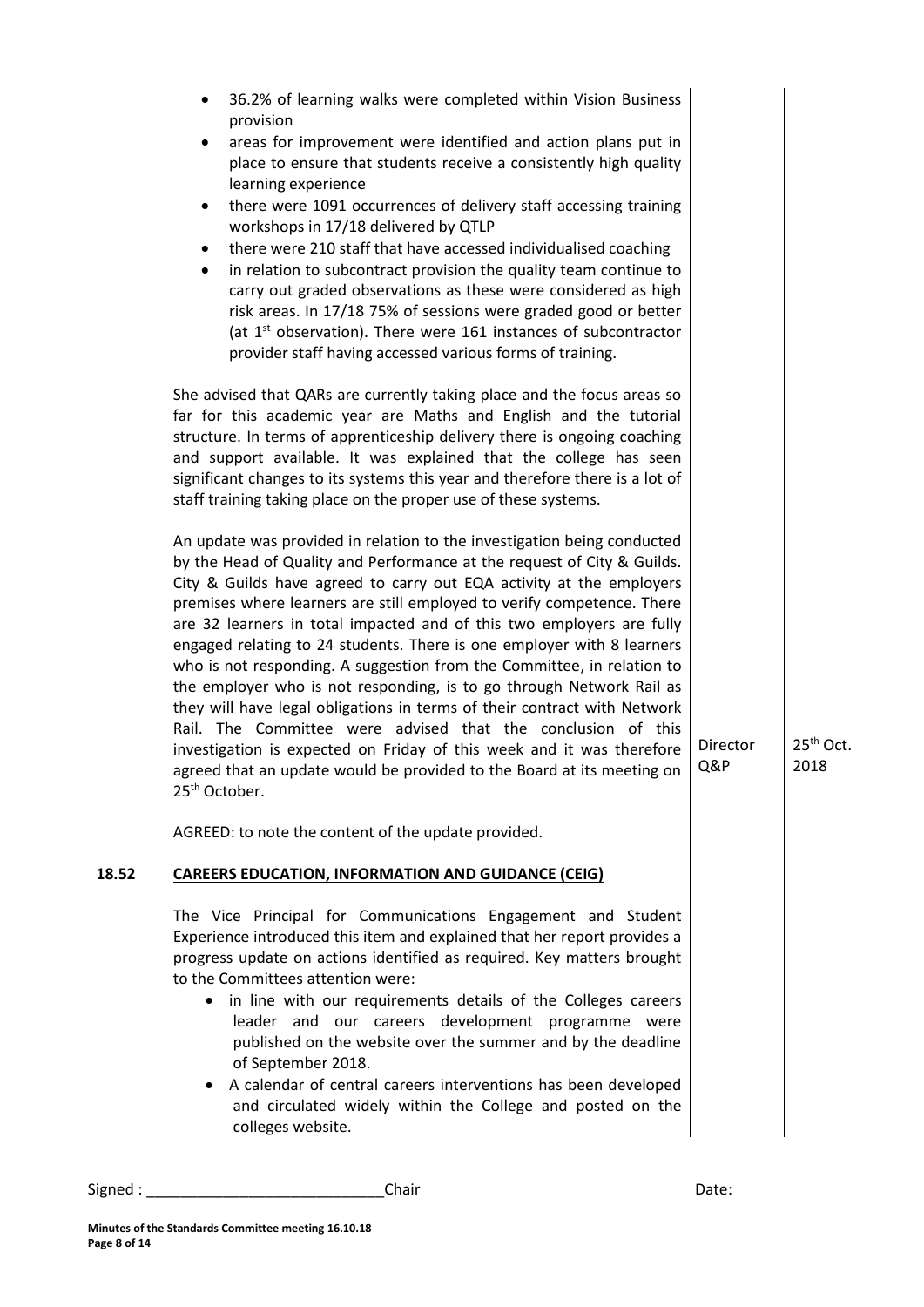- Whilst we have launched a career development plan for September, system issues have prevented us from being as far forward as we would like. Our careers development plan currently sits on Moodle and as such makes reporting and system integration hard. This is almost an interim system until we can agree the way forward in terms of a more fit for purpose career development tracking tool. Assurance was given that the college is collecting individual data, however the report writing function of the system is not where it should be. The development in this area was described as a work in progress.
- Work has been ongoing with employers within D2N2 and in schools to try and develop a consistent approach to careers development and work placement within the local area. This has had mixed success with a potential model being offered by an employer that the college has agreed to trial. However, engagement from local secondary schools has been slow and a meeting scheduled for 11<sup>th</sup> October was cancelled due to low take up. We have agreed with the 2020 Board that the next step might perhaps be a meeting with the D2N2 LEP to progress matters with schools in partnership with them.

AGREED: to note the content of the update provided.

#### **18.53 LEARNER VOICE UPDATE & STRATEY**

Paul Rana provided an update on the national and campus' based learner exit survey for 2017/18. Key matters noted were:

- The campus based learner exit survey for 17/18 had a total of 2831 responses representing a response rate of 81%. This is a 3% increase on this response rate in 16/17.
- The learner satisfaction survey (which is a national survey) score has declined to 82%. 82% of students were likely to recommend the College in 17/18 whereas in 16/17 the figure was 85% and in 15/16 86.5%. In relation to this decline it was explained that there is a national decline of 1-3%, however it is not known why this is the case. It was felt that there may have been an 'Ofsted influence' in 16/17 with more learners encouraged to complete the national survey which may have positively impacted upon the statistics at that time.

The Committee were advised that the campus based learner exit survey for 17/18 is a more accurate measure of the college's performance. The tables were considered and it was acknowledged that there is still work to do in some areas. In considering the learner voice strategy the challenge from the committee is: what is it within the strategy that is different which will change the declining trend? The observation made was that if the strategy is rolling forward and is quite similar, how will this bring about improvements.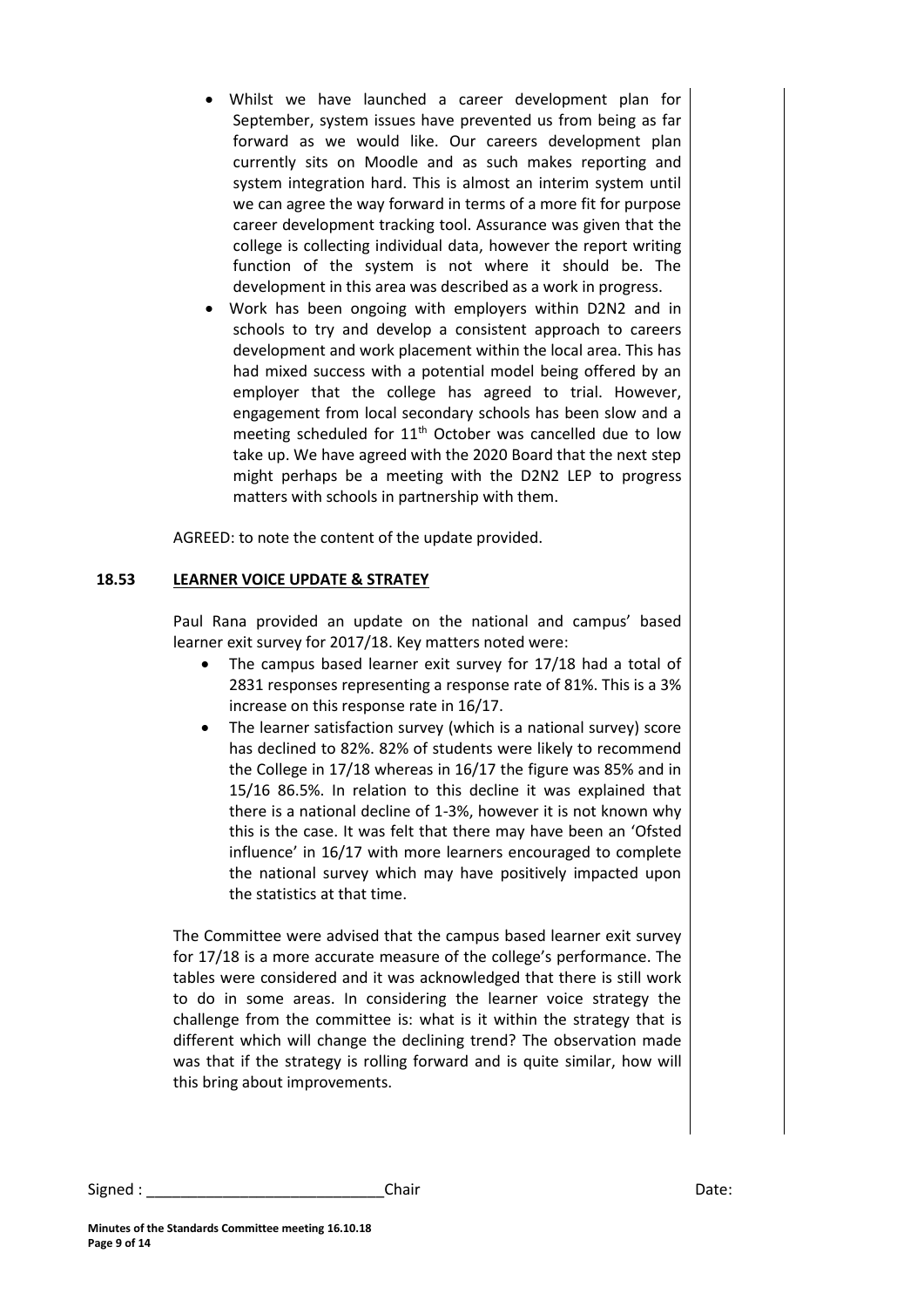A challenge from the Committee was for staff to understand, and the Committee be assured, that there is detailed analysis of any areas of decline so that actions can be put in place to address. Assurance was given that this is the case.

An observation made was that the restructuring exercise at the end of the 17/18 academic year does not appear to have had a negative impact upon the QDP data.

The Committee questioned what student feedback is currently regarding the start of the 18/19 year. It is known that there are some challenges regarding Maths and English and also the structure of tutorials which is why the quality team have highlighted these areas for early learning walks to identify issues and put in place actions plans to address.

#### AGREED:

a) to note the content of the update provided and

b) to approve the learner voice strategy and operational plan for 2018/19.

(Paul Rana left the meeting at 6.45pm)

#### **18.54 SAFEGUARDING UPDATE & SAFEGUARDING PROCEDURE**

The Vice Principal Communications Engagement and Student Experience introduced her detailed report and key matters noted were:

- Good progress has been made with the colleges development plan
- Site security remains under constant review, we are also reviewing safeguarding prevent tutorials as feedback would indicate that further work needs to be done in this area.
- The number of safeguarding referrals has continued to rise and is more than double the total in 16/17 at 1770 (against 742 the previous year). 12 students were on a child sexual exploitation risk assessment in 17/18.
- We have taken 3 students through the fitness to study policy in 17/18
- College procedures have been revised in line with the Keeping Children Safe in Education guidance and have been circulated to all staff.
- We have received 47 Prevent related safeguarding referrals this year, slightly reduced from the previous year. However, two referrals have been made to the previous prevent team with none meeting the channel thresholds.

In general discussion the Committee received further information regarding the three students managed through the fitness to study programme and it was explained that each learner was provided with bespoke support.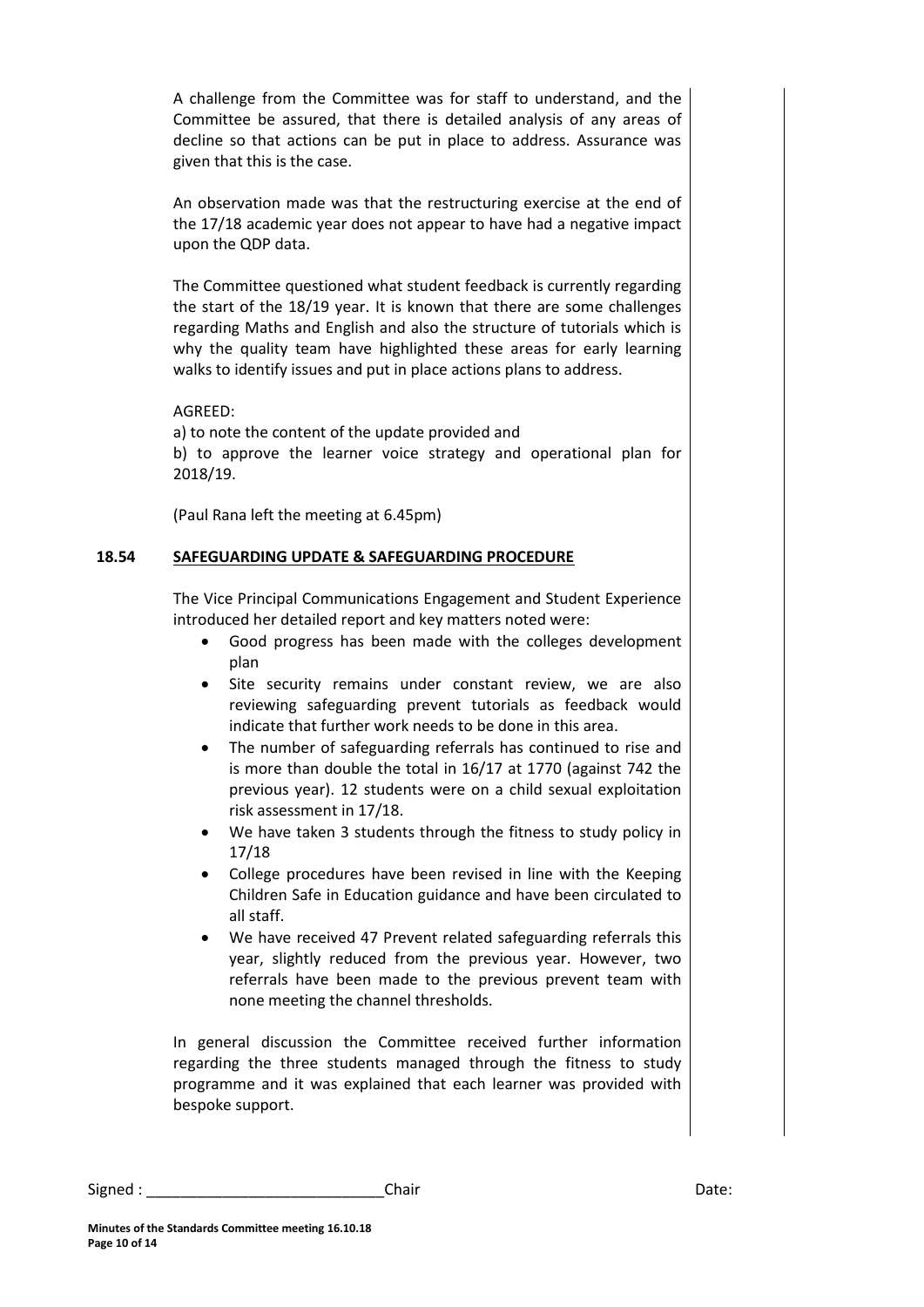One learner has been a real success story and is now in full time employment following arrangements made by the College to study at home. The Committee were advised that the College is seeing a growing number of complex issues as presented by students and to address this there is greater emphasis on the Colleges mental health strategy and continued support.

The Committee were advised that at the start of this academic year the college has seen a small number of issues in relation to transition information being available from either previous institutions or agencies. In two cases individuals had not accessed mainstream education for a number of years (in one case since primary school) and perhaps unsurprisingly their entry in to College was not as smooth as it might have been had we been made aware of their educational background. Both young people were looked after young people and as such the College will be meeting with the virtual head and the county council to try and ensure that information sharing is done in a timely fashion. Assurance was given that the College is working with these two students individually.

The number of referrals made was discussed as presented at section 2.3. 1770 is a significant increase year on year. It was confirmed that the position has not reduced in 18/19 and the number of referrals in September 2018 was higher than September 2017. It was acknowledged that this was not necessarily a negative position as staff are much more aware following ongoing training. The process in relation to attendance concerns has now changed, with attendance issues initially being chased by the faculty areas before being referred as a safeguarding concern if the faculties themselves cannot address and improve.

The Committee acknowledged that the activity required to support students in this area was hugely resource intensive. It continues to be a matter of concern for Governors and staff and it was noted that mental health continues to be a problem. A challenge from the Committee is whether or not the education environment generally, rather than specifically here at college, is leading to mental unhealth.

In relation to the Keeping Children Safe in Education and safeguarding procedures it was explained that there have been a further two updates following  $3<sup>rd</sup>$  September, which have included clarification on sharing information linked to GDPR data protection and clarification that all staff should be aware of the impact their associations may have on their ability to work with children, including associations online. Both recent revisions have been embedded within the college procedures and will be recirculated at the end of October.

AGREED: to note the content of the update provided.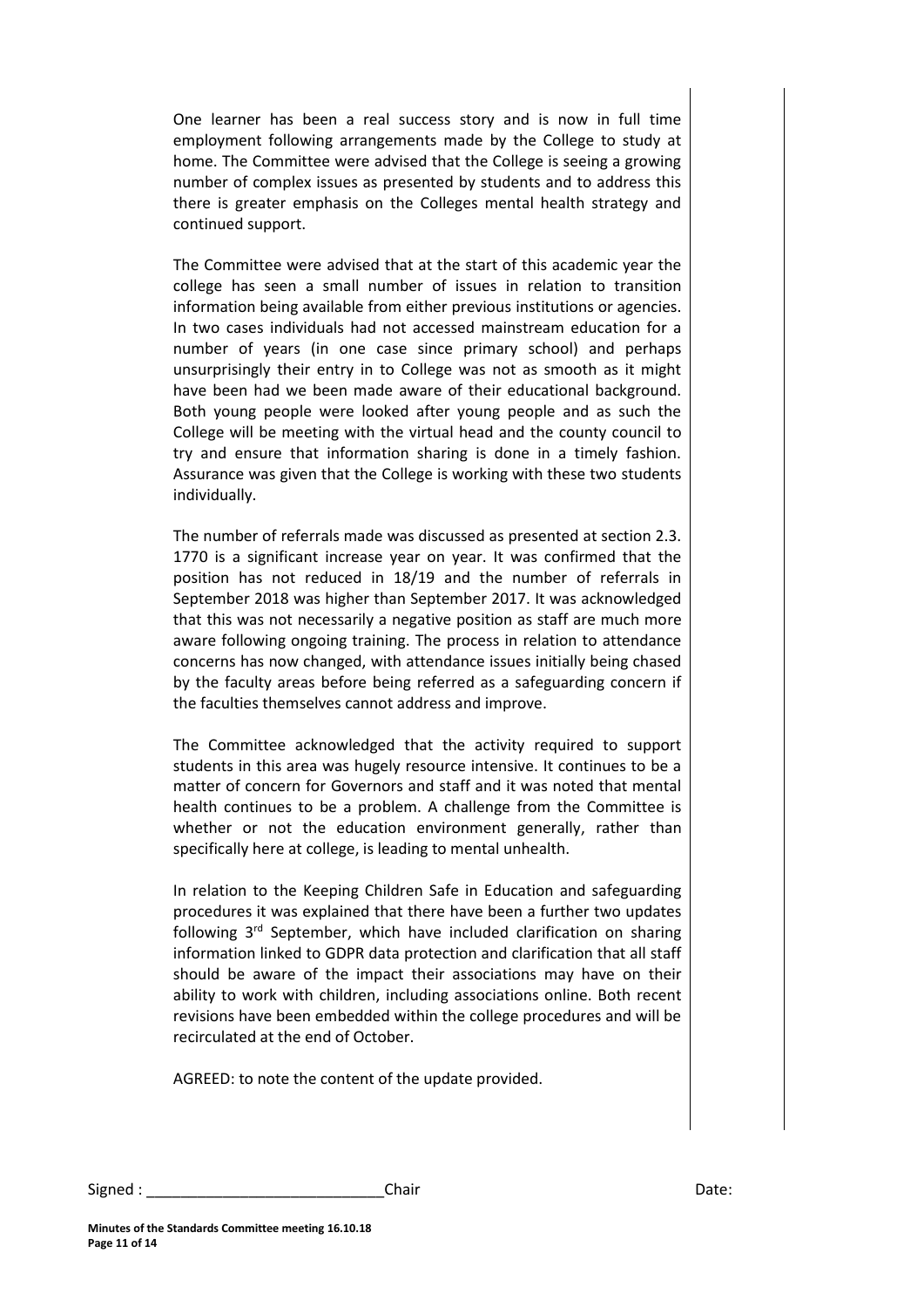#### **18.55 STUDENT DISCIPLINE AND BEHAVIOUR - END OF YEAR REPORT**

The Vice Principal Communications Engagement and Student Experience presented an update on a number of key areas.

- 1) Statistics
- $\bullet$  1420 disciplinaries (616 in 16/17)
- 1215 stage 1's (453 in 16/17)
- 153 stage 2's (140 in 16/17)
- $\bullet$  52 stage 3's (23 in 16/17)
- $\bullet$  10 exclusions (5 in 16/17)
- 2 excluded from campus but enabled to complete programme.
- 2) Issues
- Significant issues from a significant minority
- The stick didn't work
- Lots of stage 1's but around the same stage 2's, double the amount of stage 3's and exclusions – this would suggest that there is a gap in terms of level 2 activity with matters escalated directly from level 1 to level 3, this has to be reviewed.
- As a result there has been a significant amount of work undertaken on culture and consistency. The college has taken its cue from the Paul Dix theories which proposes that when adults change everything else changes.
- 3) Positive behaviour management 2018/19
- Visible consistency, visible kindness
- Certainty in adult behaviour
- The counter intuitive approach
- Deliberate botherdness
- Use of scripts
- Restorative meetings as opposed to constant punishments/disciplinaries
- 4) From this our principles are
- Our students are on a journey, many are not the finished article when they join
- Getting students in to the right frame of mind for college
- Consistent standards and expectations
- Set out our stall from day one
- Provide choices and consequences
- Positive reward
- All staff challenge when behaviour falls short of expectations
- We need to model the behaviour we expect
- A disciplinary procedure that is fit for purpose (and works) but this is the end and not the beginning.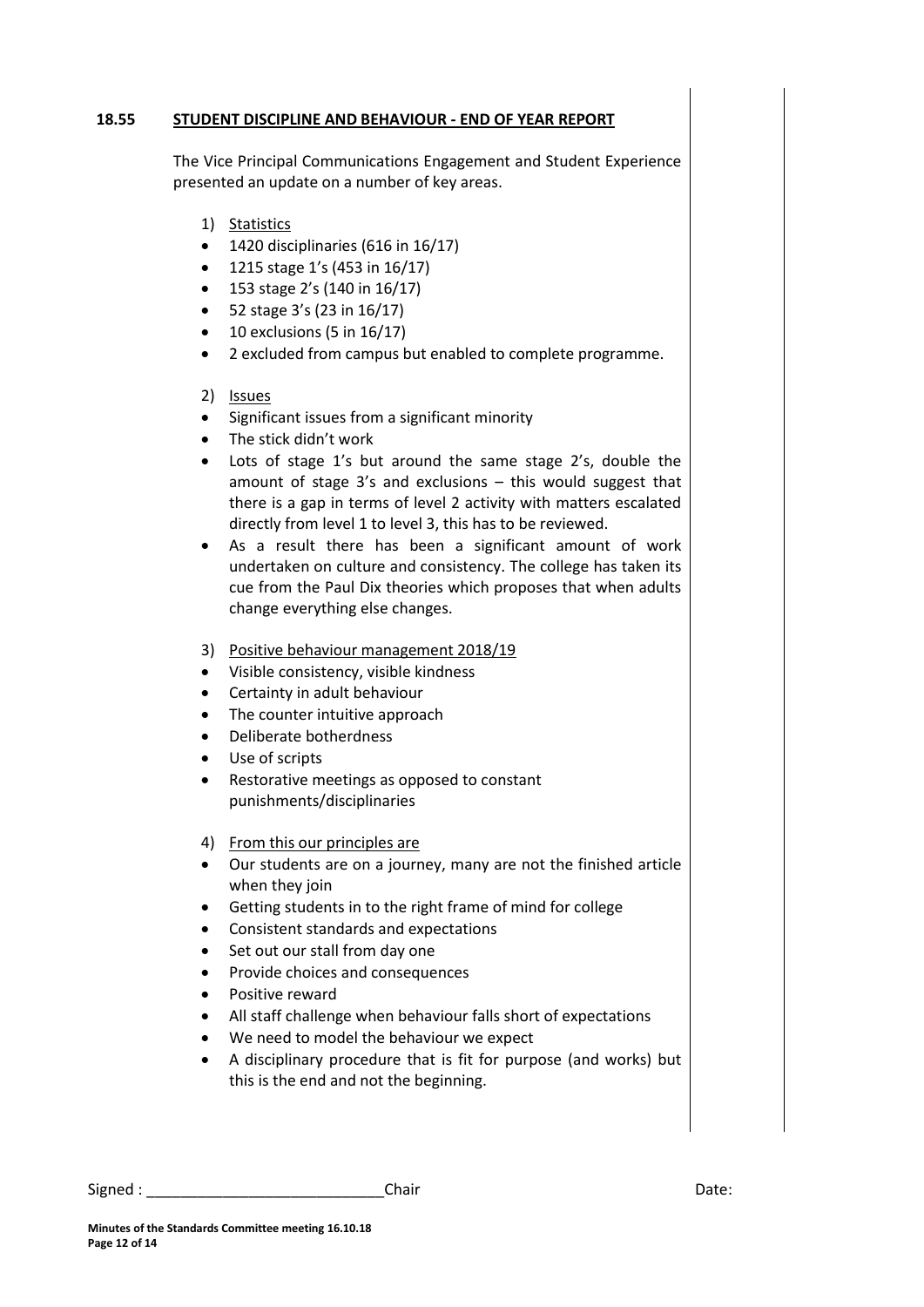- 5) What have we done
- Positive rules
- Very simple code of conduct
- Keeping students occupied
- Timetabling
- Duty heads
- Staff training and development
- Nipping things in the bud.

As a general overview it was confirmed that feedback from the staff in terms of the changes has been positive.

A question from the committee is whether or not there is a link with increased safeguarding and increased disciplinaries. The view of staff is that they are not necessarily linked. The hope for 18/19 is to see the number of stage 3 disciplinaries decrease. In reviewing the statistics the committee felt that it would be useful to see percentages as well as student numbers plus four year patterns and trends.

AGREED: to note the content of the update provided.

#### **18.56 EQUALITY AND DIVERSITY ANNUAL REPORT**

The content of the report was noted and considered to be selfexplanatory. One particular issue drawn to the committees' attention is the fact that there were ten E&D related complaints made in 17/18. In previous years most of the complaints have been related to college facilities whereas in 17/18 eight out of ten complaints made were because of bullying, harassment and abuse. This leads the college to believe that there may be issues regarding respect and tolerance and assurance was given that this will be picked up as part of a proactive piece of work for this academic year.

AGREED: to note the content of the update provided.

#### **18.57 INTERNAL AUDIT REPORT – REPORT ON ACADEMIC PERFORMANCE MONITORING FRAMEWORK**

The context for the provision of this audit report was given by the Clerk, particularly in terms of the Audit Committees request that this committee be assured that progress is being made regarding actions identified and agreed. It was confirmed that the final column of the colleges' internal tracker would be completed and circulated to the  $\vert$  AJ/JS committee outside the meeting. Assurance was given that all actions, save for the development of a monitoring policy, have been completed. This is because staff do not necessarily feel that a 'policy' in relation to this would add any value.

**Oct 2018** 

AGREED: to note the content of the update provided.